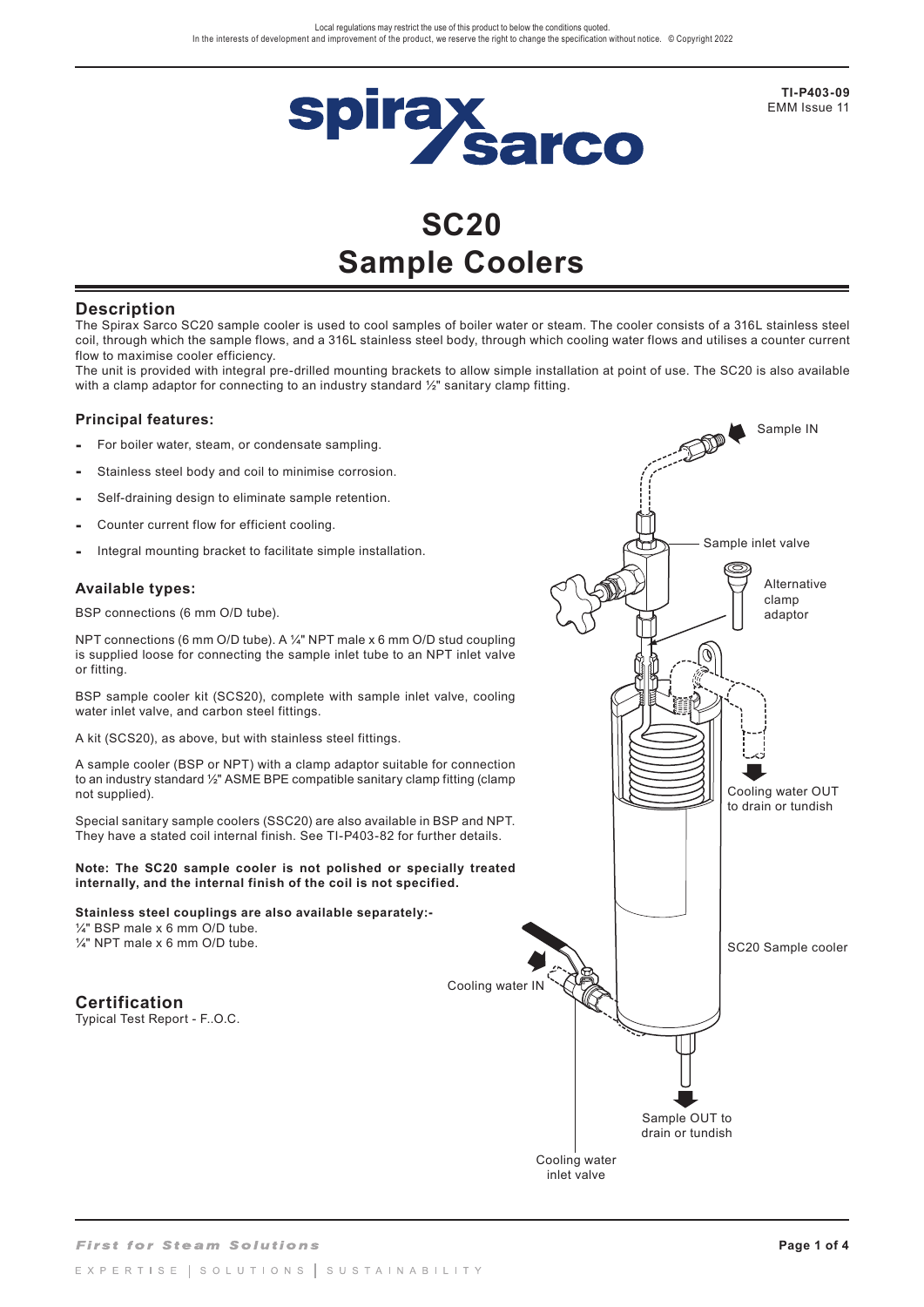# **Sizes and pipe connections**

|                                   | <b>BSP</b> version     | $\frac{1}{2}$ " BSP                                              |
|-----------------------------------|------------------------|------------------------------------------------------------------|
| <b>Cooling water inlet</b><br>and | NPT version            | $\frac{1}{2}$ " NPT                                              |
| outlet connections                | Clamp adaptor versions | $\frac{1}{2}$ " BSP or $\frac{1}{2}$ " NPT                       |
| Sample tube inlet                 | <b>BSP</b> version     | 6 mm O/D                                                         |
| and                               | NPT version            | 6 mm $O/D^*$                                                     |
| outlet connections                | Clamp adaptor versions | 6 mm O/D with 1/2" ASME BPE compatible adaptor for clamp fitting |

\* A ¼" NPT male x 6 mm O/D stud coupling is provided.

# **Pressure/temperature limits**

**Coil**



The product **must not** be used in this region.

#### **Body**

| Maximum design pressure                                | 10 bar q @ 100 °C |
|--------------------------------------------------------|-------------------|
| Maximum design temperature                             | 100 °C @ 10 bar g |
| Designed for a maximum cold hydraulic test pressure of | 16 bar g          |

**Note:** The pressure/temperature limits for the clamp adaptor are dependant on the manufacturer's recommendations

## **Materials**

Coil Body

Stainless steel 316L (1.4404)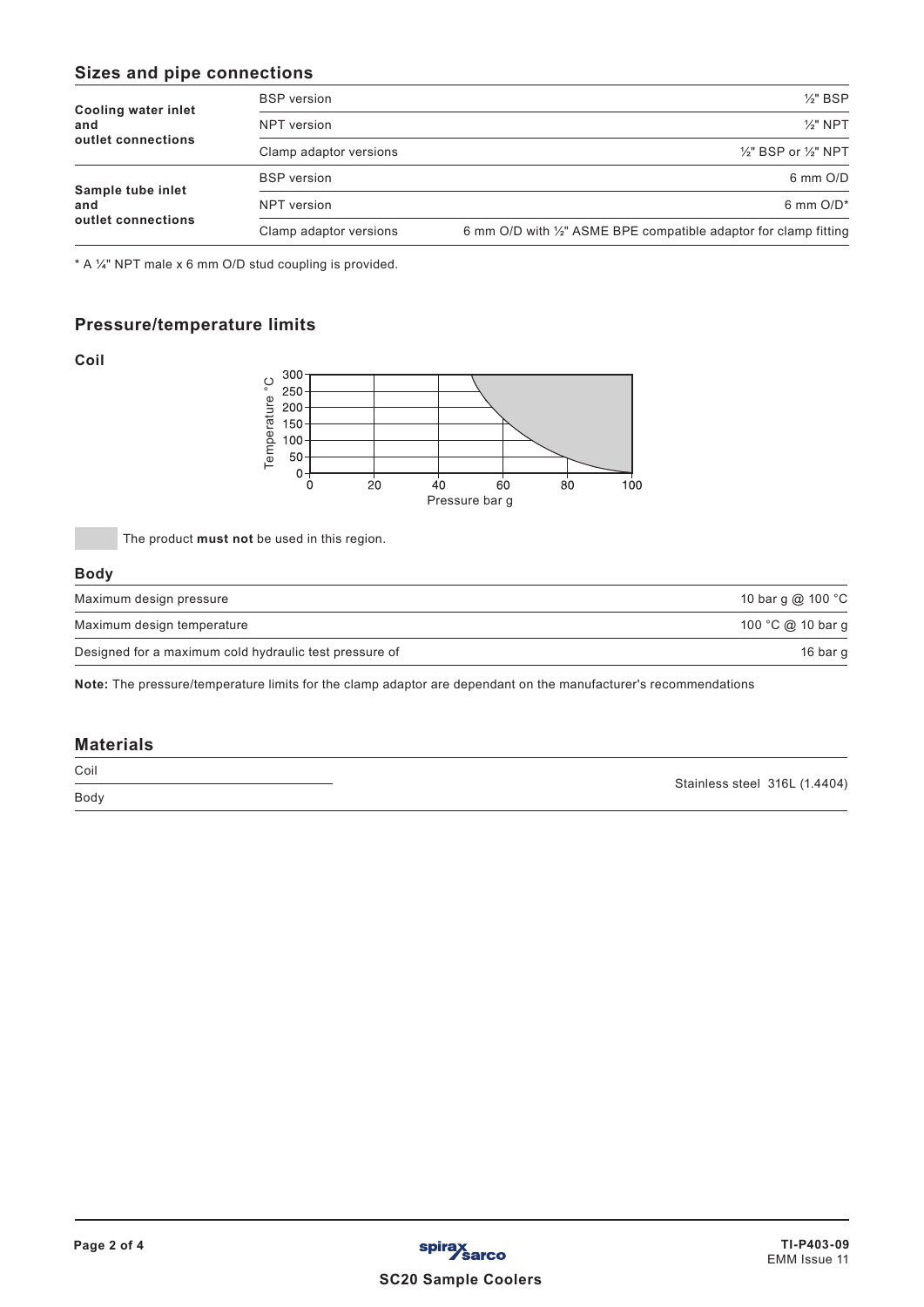# **Performance**

The tables below show typical sample outlet temperatures above cooling water inlet temperatures for several pressures and cooling water flowrates.

## **Example**

A sample flowrate of 30 I/h is required from a boiler operating at 10 bar g.

For a cooling water flowrate of 0.3 I/s from Table 1 the sample outlet temperature would be 4 °C above the cooling water inlet temperature. If the cooling water is at 15 °C, the sample temperature would be 19 °C.

Table 2 is used in the same way for steam.

Samples may not be taken where marked '-' as the flow is limited by the sample inlet valve capacity.

| Sample<br>flowrate<br>I/h |              | <b>Cooling water flowrate</b> | $0.1$ I/sec |                    |       |              |       | $0.3$ $I/sec$     | <b>Cooling water flowrate</b> |       | <b>Cooling water flowrate</b><br>$0.6$ I/sec |               |       |               |              |  |
|---------------------------|--------------|-------------------------------|-------------|--------------------|-------|--------------|-------|-------------------|-------------------------------|-------|----------------------------------------------|---------------|-------|---------------|--------------|--|
|                           |              | Boiler pressure bar g         |             |                    |       |              |       |                   |                               |       |                                              |               |       |               |              |  |
|                           | 1            | 3                             | 7           | 10                 | 20    | $\mathbf{1}$ | 3     | 7                 | 10                            | 20    | 1                                            | 3             | 7     | 10            | 20           |  |
| 10                        | $^{\circ}$ C | $^{\circ}$ C<br>1             | 3 °C        | 6 °C               | 6 °C  | 0 °C         | 0 °C  | $^{\circ}$ C<br>1 | 1 °C                          | 4 °C  | 0 °C                                         | 0 °C          | 0 °C  | 0 °C          | 2 °C         |  |
| 20                        | 2 °C         | 2 °C                          | 6 °C        | 8 °C               | 8 °C  | 1 °C         | 1 °C  | 2 °C              | 2 °C                          | 6 °C  | 0 °C                                         | 0 °C          | 0 °C  | $^{\circ}$ C  | 4 °C         |  |
| 30                        | 5 °C         | 5 °C                          | 8 °C        | $^{\circ}$ C<br>11 | 11 °C | 3 °C         | 3 °C  | $^{\circ}$ C<br>4 | 4 °C                          | 8 °C  | 0 °C                                         | 0 °C          | 2 °C  | 3 °C          | 6 °C         |  |
| 40                        | 7 °C         | $7^{\circ}$ C                 | 11 °C       | 13 °C              | 13 °C | 5 °C         | 5 °C  | $^{\circ}$ C<br>6 | 6 °C                          | 10 °C | 1 °C                                         | 1 °C          | 2 °C  | 3 °C          | 8 °C         |  |
| 50                        | 10 °C        | 10 °C                         | 13 °C       | 15 °C              | 15 °C | 6 °C         | 6 °C  | $^{\circ}$ C<br>8 | 8 °C                          | 12 °C | 3 °C                                         | 3 °C          | 4 °C  | $5^{\circ}$ C | $9^{\circ}C$ |  |
| 60                        | 14 °C        | 14 °C                         | 16 °C       | 18 °C              | 18 °C | 9 °C         | 9 °C  | 10 °C             | 10 °C                         | 14 °C | 4 °C                                         | $5^{\circ}$ C | 5 °C  | 6 °C          | 11 °C        |  |
| 80                        | 16 °C        | 18 °C                         | 20 °C       | 22 °C              | 22 °C | 11 °C        | 12 °C | 13 °C             | 14 °C                         | 18 °C | 6 °C                                         | $7^{\circ}$ C | 8 °C  | 9 °C          | 15 °C        |  |
| 100                       | 18 °C        | 20 °C                         | 24 °C       | 26 °C              | 27 °C | 15 °C        | 16 °C | 16 °C             | 18 °C                         | 22 °C | 10 °C                                        | 11 °C         | 12 °C | 13 °C         | 18 °C        |  |
| 120                       | 22 °C        | 23 °C                         | 29 °C       | 30 °C              | 31 °C | 17 °C        | 18 °C | 20 °C             | 23 °C                         | 26 °C | 11 °C                                        | 13 °C         | 15 °C | 17 °C         | 22 °C        |  |

# **Table 1 Saturated water (e.g. boiler water)**

# **Table 2 Saturated steam**

| Sample<br>flowrate<br>I/h | <b>Cooling water flowrate</b><br>$0.1$ I/sec |                          |      |                |                          |       | <b>Cooling water flowrate</b><br>$0.3$ $I/sec$ |                |                          |                          |                          |       | <b>Cooling water flowrate</b><br>$0.6$ I/sec |                              |                          |                          |                          |       |  |
|---------------------------|----------------------------------------------|--------------------------|------|----------------|--------------------------|-------|------------------------------------------------|----------------|--------------------------|--------------------------|--------------------------|-------|----------------------------------------------|------------------------------|--------------------------|--------------------------|--------------------------|-------|--|
|                           | Boiler pressure bar g                        |                          |      |                |                          |       |                                                |                |                          |                          |                          |       |                                              |                              |                          |                          |                          |       |  |
|                           | 0.5                                          | $\overline{2}$           | 5    | 7              | 10                       | 20    | 0.5                                            | $\overline{2}$ | 5                        | $\overline{7}$           | 10                       | 20    | 0.5                                          | $\overline{2}$               | 5                        | 7                        | 10                       | 20    |  |
| 5                         | 3 °C                                         | 3 °C                     | 4 °C | 5 °C           | 6 °C                     | 6 °C  | 2 °C                                           | 2 °C           | 3 °C                     | 3 °C                     | 4 °C                     | 4 °C  | 1 °C                                         | $^{\circ}$ C<br>$\mathbf{1}$ | $1^{\circ}$ C            | 2 °C                     | 2 °C                     | 2 °C  |  |
| 10                        | $\blacksquare$                               | 7 °C                     | 8 °C | 8 °C           | 8 °C                     | 9 °C  | $\overline{a}$                                 | 4 °C           | 4 °C                     | $^{\circ}$ C<br>4        | 4 °C                     | 5 °C  | $\overline{a}$                               | 1 °C                         | 2 °C                     | 2 °C                     | 2 °C                     | 2 °C  |  |
| 15                        | $\blacksquare$                               | $\blacksquare$           | 9 °C | 10 °C          | 10 °C                    | 11 °C | $\blacksquare$                                 | ٠              | 5 °C                     | 6 °C                     | 6 °C                     | 7 °C  | $\blacksquare$                               | $\overline{\phantom{a}}$     | 2 °C                     | 2 °C                     | 3 °C                     | 4 °C  |  |
| 20                        | $\overline{\phantom{a}}$                     | $\blacksquare$           | ٠    | 12 °C          | 13 °C                    | 14 °C | $\blacksquare$                                 |                | $\overline{a}$           | 8 °C                     | 9 °C                     | 9 °C  | $\blacksquare$                               | $\overline{\phantom{a}}$     | $\overline{\phantom{a}}$ | 4 °C                     | 5 °C                     | 6 °C  |  |
| 30                        | $\overline{\phantom{a}}$                     | $\overline{\phantom{0}}$ |      | $\overline{a}$ | 21 °C                    | 21 °C | $\blacksquare$                                 |                | $\overline{\phantom{a}}$ | $\overline{\phantom{a}}$ | 14 °C                    | 14 °C | $\overline{a}$                               | $\overline{\phantom{0}}$     |                          | $\overline{\phantom{a}}$ | 9 °C                     | 10 °C |  |
| 40                        | $\overline{\phantom{a}}$                     | $\overline{\phantom{0}}$ |      |                | $\overline{\phantom{a}}$ | 28 °C | $\blacksquare$                                 |                | $\overline{\phantom{a}}$ | $\overline{\phantom{a}}$ | $\overline{\phantom{a}}$ | 20 °C | $\overline{a}$                               | $\overline{\phantom{0}}$     | $\overline{\phantom{0}}$ | $\overline{\phantom{0}}$ | $\overline{\phantom{a}}$ | 13 °C |  |
| 50                        | $\overline{\phantom{a}}$                     | $\overline{\phantom{0}}$ |      |                | $\overline{\phantom{a}}$ | 35 °C | $\overline{\phantom{0}}$                       |                | $\overline{\phantom{a}}$ | $\overline{\phantom{a}}$ | $\overline{\phantom{a}}$ | 25 °C | $\overline{a}$                               | $\overline{\phantom{0}}$     | $\overline{\phantom{0}}$ |                          | $\overline{\phantom{a}}$ | 17 °C |  |
| 60                        | $\overline{\phantom{a}}$                     | $\overline{\phantom{0}}$ |      |                | $\overline{\phantom{a}}$ | 42 °C | $\overline{\phantom{0}}$                       |                | $\overline{\phantom{a}}$ | $\overline{\phantom{a}}$ | $\overline{\phantom{a}}$ | 30 °C | $\overline{\phantom{0}}$                     | $\overline{\phantom{0}}$     | $\overline{\phantom{0}}$ |                          | $\overline{\phantom{a}}$ | 21 °C |  |
| 70                        | $\overline{\phantom{0}}$                     |                          |      |                |                          |       |                                                |                |                          | $\overline{\phantom{0}}$ |                          |       |                                              |                              |                          |                          |                          |       |  |